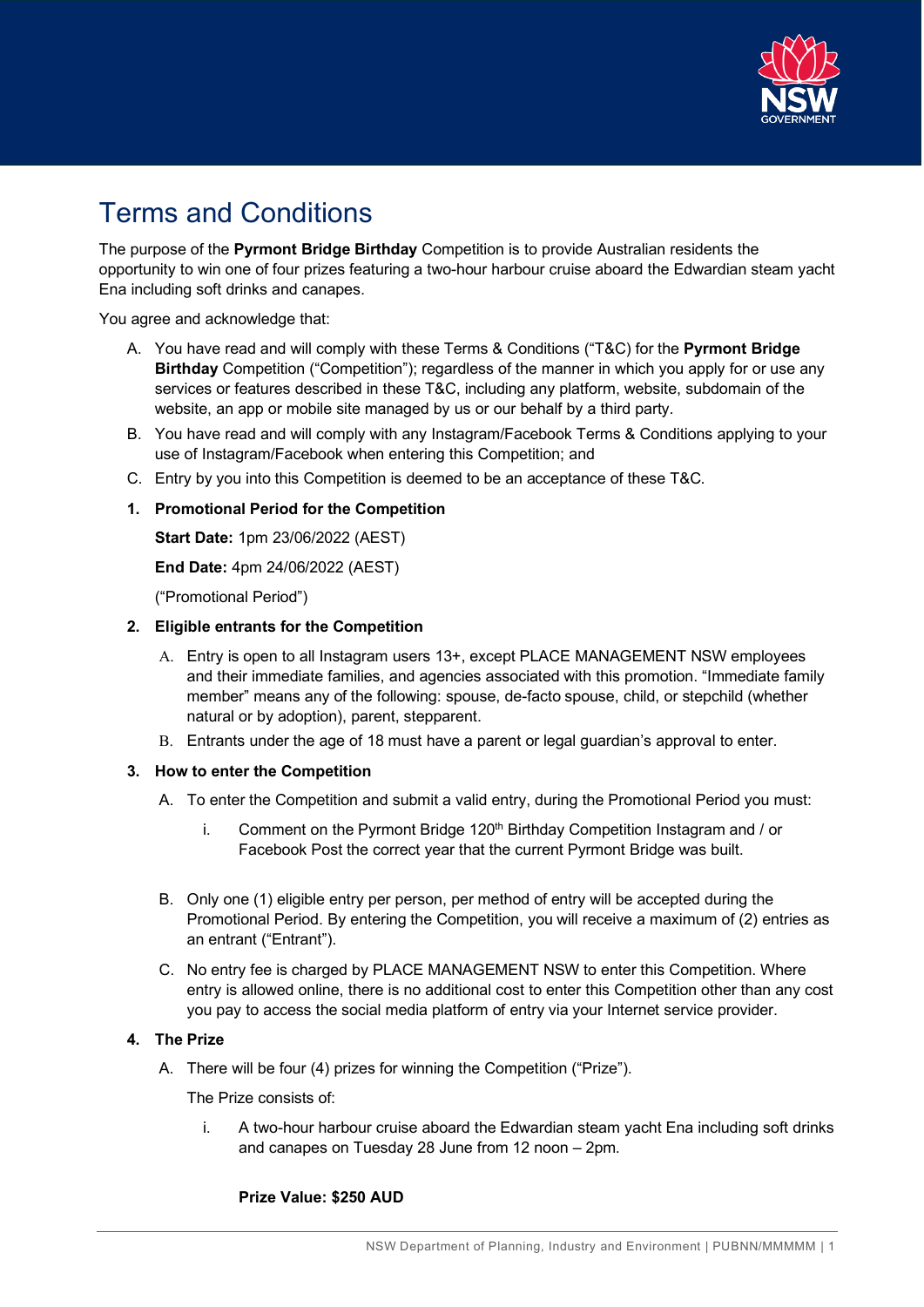

- B. Only one (1) Prize maximum will be awarded to an entrant.
- C. The total retail value of all prizes is \$1000.The value of the Prize is accurate and based upon the recommended retail value of the Prize (inclusive of GST) at the date of publishing these T&C. PLACE MANAGEMENT NSW accepts no responsibility for any variation in the value of the Prize after publication of these T&C.
- D. No part of the Prize is transferable or exchangeable and cannot be redeemable for cash. If a Prize is unavailable, PLACE MANAGEMENT NSW reserves the right to substitute the prize to one of equal or greater value.

#### **5. Determining the Winners**

- A. Each Winner will be determined as follows:
	- i. At the specified End Date of the Competition, each valid entry will be entered into a process of random selection;
	- ii. The winning entries will be selected by a computerised random selector;
	- iii. The draw conductor may draw additional reserve entries in case of an invalid entry or entrant is drawn; and
	- iv. This Competition is a game of chance and skill also plays a part.
- B. PLACE MANAGEMENT NSW reserves the right, to validate and check the authenticity of entries and the Entrant's details (including an Entrant's identity, age and place of residence). In the event that a Winner does not provide suitable proof as required by PLACE MANAGEMENT NSW within a reasonable time period after receiving such a request by PLACE MANAGEMENT NSW, the Winner forfeits the Prize in whole and no substitute will be offered.
- C. PLACE MANAGEMENT NSW reserves the right to disqualify entries in the event of noncompliance with these T&C. If there is a dispute, PLACE MANAGEMENT NSW will resolve the dispute in direct consultation with the Entrant. If the dispute cannot be resolved, PLACE MANAGEMENT NSW's decision will be final.

#### **6. Contacting the Winner**

- A. The Winners will be contacted via Facebook and Instagram Direct Message by DARLING HARBOUR SOCIAL MEDIA ACCOUNTS ("Message") within twenty-four (24) hours of the time the draw takes place. The Winner must acknowledge and respond to the Message within three (3) days of receiving the Message. All reasonable attempts will be made to contact each Winner.
- B. PLACE MANAGEMENT NSW will deliver the Prize to the Winner's nominated email address within two (2) days of receiving a response to the Message.
- C. The Winner forfeits the Prize in the event:
	- a. The Winner does not respond to the Message within three (3) days of receiving the Message;
	- b. PLACE MANAGEMENT NSW is unable to contact the Winner after all reasonable attempts have been made to contact them; or
	- c. The Winner does not take or claim the Prize within a time specified by PLACE MANAGEMENT NSW in the Message.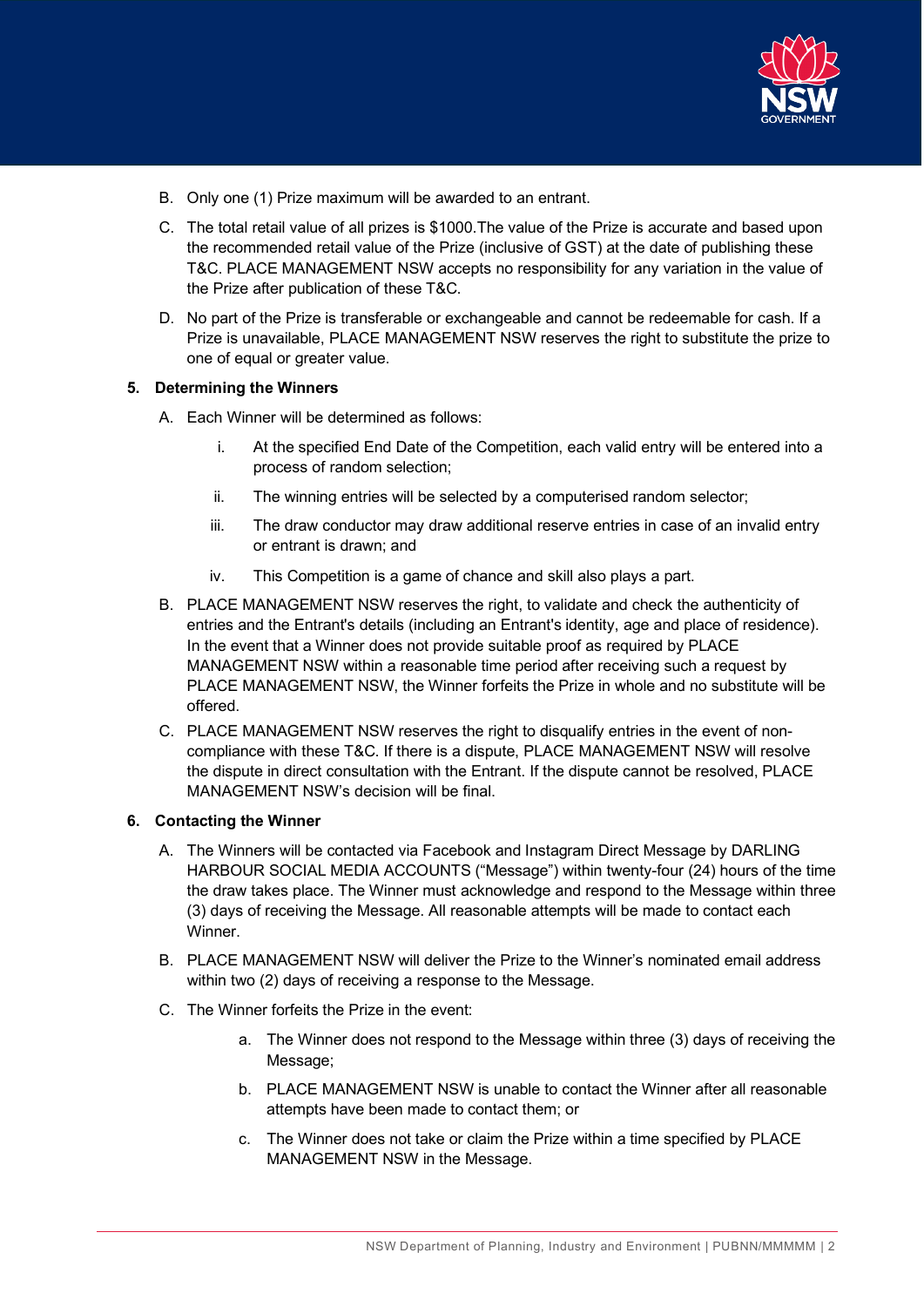

- D. In the event a Winner forfeits a Prize, PLACE MANAGEMENT NSW will not be obliged to substitute the Prize. PLACE MANAGEMENT NSW will hold the Prize for a total of four (4) days from the time of drawing the Winner and then a reserve entry will be deemed a Winner ("Reserve Winner") by PLACE MANAGEMENT NSW as follows:
	- a. The Reserve Winner will be determined in accordance with the process for determining a Winner set out in this competition.
	- b. The Reserve Winner will be contacted via Facebook and Instagram Direct Message within twenty-four (24) hours of the time the draw takes place. The Reserve Winner must acknowledge and respond to the Message within one (1) day of receiving the Message. All reasonable attempts will be made to contact each Winner. The Reserve Winner forfeits the Prize in the event (and no further redraw will occur):
		- i. The Reserve Winner does not respond to the Message within one (1) day of receiving the Message;
		- ii. PLACE MANAGEMENT NSW is unable to contact the Winner after all reasonable attempts have been made to contact them; or
		- iii. The Winner does not take or claim the Prize within a time specified by PLACE MANAGEMENT NSW in the Message.
	- E. Prize claims:
		- a. When attending the sail experience, flat shoes are recommended (no high heels)
		- b. We recommend bringing a warm jacket in case of cooler weather
		- c. In case of bad weather, sail may need to be cancelled. You will be informed via email 24 hours prior to departure if this occurs
		- d. This sail experience is designed to adult audience. However, children over 12 years of age can join too if accompanied by an adult.

## **7. Privacy**

- A. PLACE MANAGEMENT NSW will collect and use your personal information in accordance with the PLACE MANAGEMENT NSW Privacy Policy located at https://www.Place [Management NSW.nsw.gov.au/privacy](https://www.dpie.nsw.gov.au/privacy) ("Privacy Policy") to:
	- a) Conduct the Competition;
	- b) Contact Winners and Reserve Winners;
	- c) Notifying Entrants of upcoming events promoted by PLACE MANAGEMENT NSW and future competitions;
	- d) Sharing your personal information with third parties where necessary to facilitate distributing and supplying you with the prize, and in association with conducting the Competition; and
- B. Except as disclosed in the PLACE MANAGEMENT NSW Privacy Policy, PLACE MANAGEMENT NSW won't provide your person information collected to third parties unless required by law.
- C. There is no legal requirement for you to provide PLACE MANAGEMENT NSW with your personal information when you enter the Competition but failing to provide the personal information may mean you will not be able to participate in the Competition.